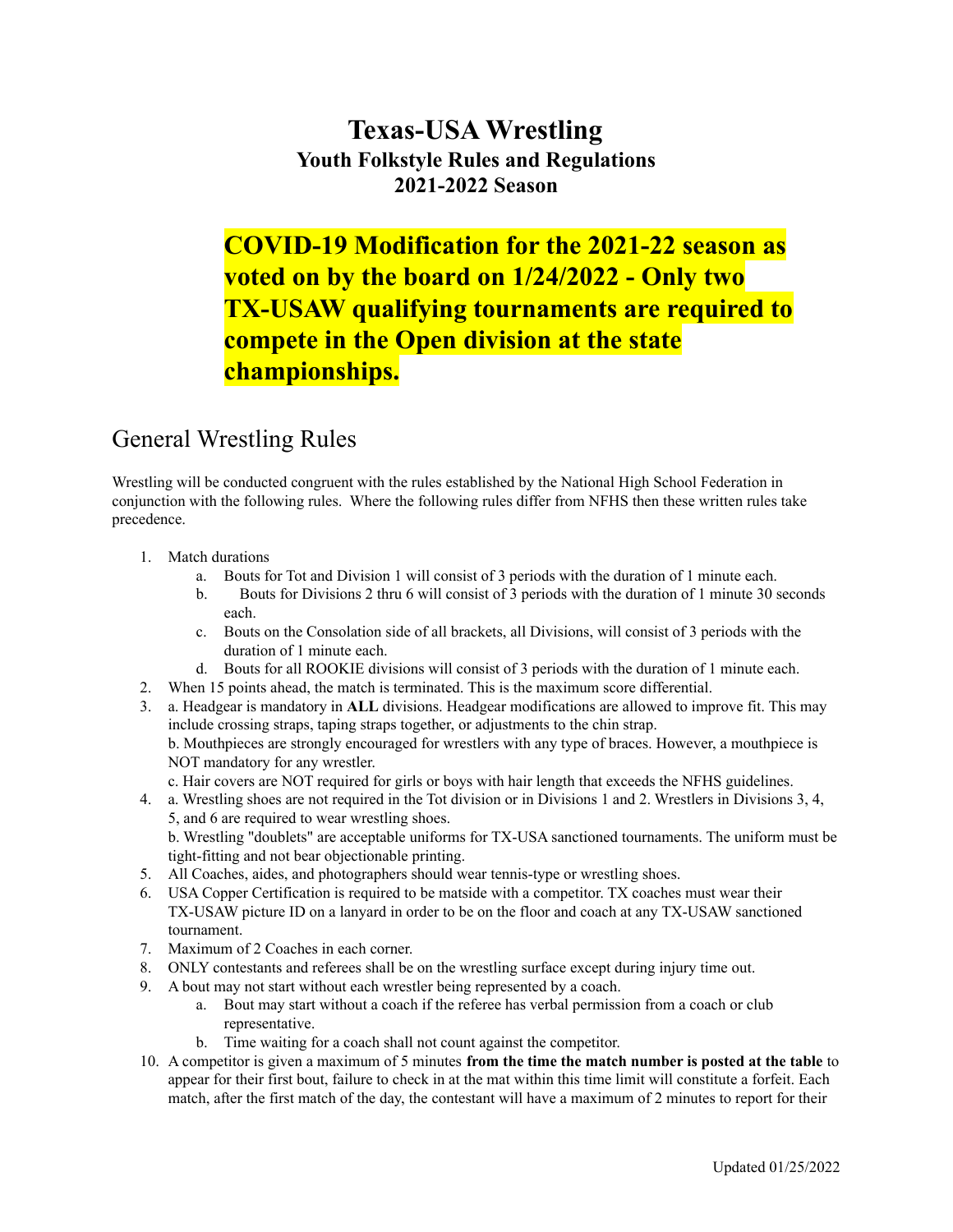bout before forfeiture of the match. **It is not necessary to run the time to report on the mat clock. The** table may go to the next match. The time to conduct the following bout counts toward the time to **report limit.**

- 11. a. A wrestler must have 15 minutes between matches unless waived by both wrestlers. **The 15-minute rest time does not apply to matches in different divisions for double-entered wrestlers**. These wrestlers should be given time to report, but cannot demand the 15-minute rest. b. There are no restrictions on the number of bouts a wrestler may participate in per day. A wrestler's parents and coach are responsible for determining the number of matches he can safely wrestle.
- 12. It is the responsibility of the Tournament Director and Table Workers to direct the flow of the tournament. It is their responsibility to move, skip, postpone or otherwise adjust matches to keep the tournament moving in order to comply with the above rules.
- 13. Officials\Referees are responsible for making calls concerning the wrestling competition. All other matters are the responsibility of the Tournament director.
- 14. Bracketing mistakes during tournaments do occur. All mistakes must be turned into the head table at least 30 minutes before the session affected is scheduled to start. If it is practical, such mistakes will be nullified and the correct bout will take place at the tournament director's discretion. If two wrestlers meet for a bout due to a bracketing mistake their bout is nullified, but if they meet again later in the tournament, the nullified bout will count and they do not wrestle again.
- 15. Judgment protests cannot occur. Referee's decision is final.
- 16. In case of emergency withdrawal, contact the Tournament director.
- 17. Flagrant misconduct can occur before, during, or after a match and is any act considered by the official to be serious enough to disqualify a contestant from the match and any additional wrestling in the tournament. It would include, but is not limited to, intentional biting, striking, butting, elbowing, or kicking an opponent. Cursing officials or referees by contestants at any State Association tournament will not be tolerated and will be treated as flagrant misconduct. Flagrant misconduct shall be penalized without warning.
- 18. Questions regarding a wrestler participating with a communicable disease shall be handled in conformity with the Rule of the National High School Federation.
	- a. Follow UIL guideline outlining requirement of Physician Note designating affected area.
	- b. Adhere to USA recommendation by covering affected areas that have been cleared by physicians as non-infectious.
- 19. No consuming (or under the influence) of alcoholic beverages at State Association events.
- 20. No smoking at any time on the wrestling floor or around the mats and tables.
- 21. Youth sized mats (24' x 24' or larger) are acceptable for tournaments. All possible efforts should be made to provide safety mats bordering the competition mats. When this is not possible, the tournament director should emphasize to the officials and coaches that "out-of-bounds" will be called as needed to protect the wrestlers.
- 22. Due to the large number of wrestlers and coaches on many teams, coach misconduct and unsportsmanlike penalties will apply to the individual coach and not the head coach.
- 23. The double-chicken wing with sit-through is an illegal move in TX-USAW Folkstyle competition. This is consistent with the USA Wrestling youth modifications.

WEIGHT LOSS *- at anytime the use of sweat boxes; hot showers; whirlpools; rubber, vinyl and plastic type suits; or similar artificial heating devices; diuretics; or other methods for quick weight reduction purposes during practice or pre-tournament is prohibited and shall disqualify an individual from competition*

### **WEIGH-IN PROCEDURES**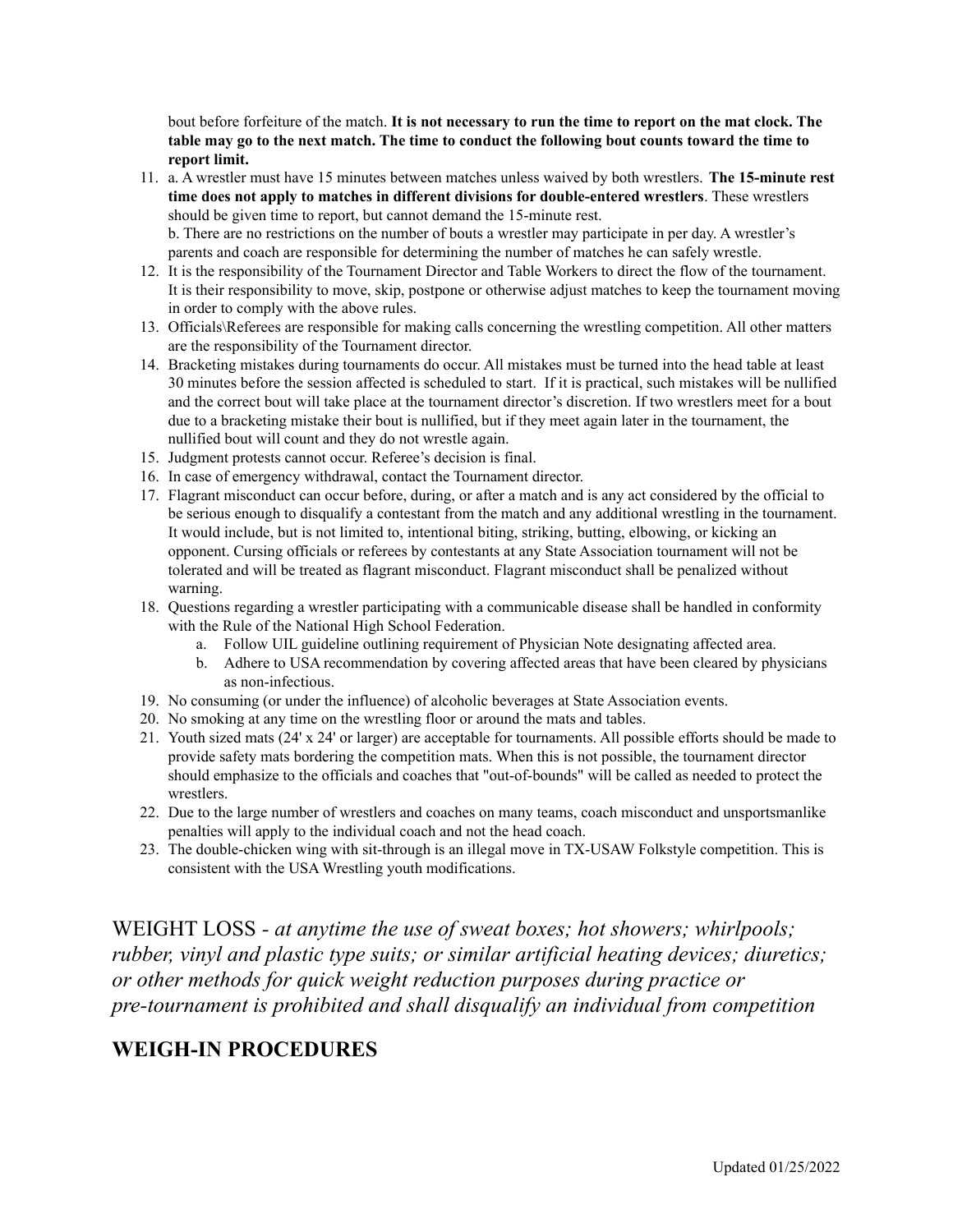1. a). All local tournaments are required to have Friday night and/or Saturday weigh-ins at designated sites with an official present. All wrestlers must weigh-in at one of the designated sites and times to participate in the tournament.

b). Regions may set additional weigh-in policies provided the policies are documented on the corporate website and do not violate the requirements in this section.

- 2. Competition gear shall be worn at all weigh-ins. No weight allowance shall be given for the singlet. Tots may weigh in shorts only.
- 3. Weigh-in sites can be added throughout the season with Executive Committee approval.
- 4. Officials and referees will pay special attention to contagious skin disorders. Athletes with questionable skin conditions, disorders, or lesions must have the NFHS Skins Lesion Form, available for download on the TX-USAW website, filled out and signed by a licensed physician. The form is valid for 14 days from the date that it was signed.
- 5. Host must supply certified scale at the tournament weigh-in site.
- 6. It shall be the responsibility at weigh-in to examine and clip fingernails.
- 7. Those residing more than 50 miles from a weigh-in site can call in entries to the Regional office or to the tournament director, in accordance with the Tournament entry guidelines, and weigh in Saturday up to 1 hour prior to the start of their session. Except for State and National Tournaments.
- 8. One representative per team is allowed to accompany wrestlers into the weigh-in area. This representative serves in no "Official Capacity" and is there "ONLY" to support the kids they represent.
- 9. Weight-cutting activities are prohibited at all on-site tournament weigh-ins. Regardless of the open weigh-in policy for the tournament, any wrestler who is more than 2% over the listed weight entered will be immediately scratched from the tournament.
- 10. At National tournaments with open weigh-in procedures, all wrestlers shall have until the scheduled close of the weigh-in time to make weight.

### **Age Divisions and Weights**

**Age Division is determined by date of birth as presented in the chart.**

| Tots                 | 09/01/2015 - 12/31/2017                                                          | 35, 38, 41, 44, 48, 52, 56, 60, HWT (15 lbs max difference**)                                   |  |  |
|----------------------|----------------------------------------------------------------------------------|-------------------------------------------------------------------------------------------------|--|--|
| Division 1           | $09/01/2013 - 08/31/2015$                                                        | 38, 42, 46, 50, 55, 60, 65, 72, 80, HWT (15 lbs max difference**)                               |  |  |
| Division 2           | 09/01/2011 - 08/31/2013                                                          | 49, 52, 55, 58, 61, 65, 70, 75, 83, 92, 100, 115, HWTt (25 lbs max<br>difference**)             |  |  |
| Division 3           | $09/01/2009 - 08/31/2011$                                                        | 56, 60, 65, 70, 75, 80, 85, 90, 95, 100, 110, 120, 135, HWT (25<br>lbs max weight difference**) |  |  |
| Division 4           | 09/01/2007 - 08/31/2009                                                          | 75, 80, 86, 92, 98, 106, 113, 120, 126, 132, 140, 150, 162, 175,<br>200, 285                    |  |  |
| Division 5           | $09/01/2002 - 08/31/2007$ (cannot<br>have already graduated from high<br>school) | 100, 106, 113, 120, 126, 132, 138, 145, 152, 160, 170, 182, 195,<br>220, 285                    |  |  |
| Girls G1             | $09/01/2013 - 08/31/2015$                                                        | 35, 38, 42, 46, 50, 55, 60, 65, 72, HWT (15 lbs max difference**)                               |  |  |
| Girls G <sub>2</sub> | $09/01/2011 - 08/31/2013$                                                        | 46, 49, 52, 55, 58, 61, 65, 70, 75, 83, 92, HWT (15 lbs max<br>weight difference**)             |  |  |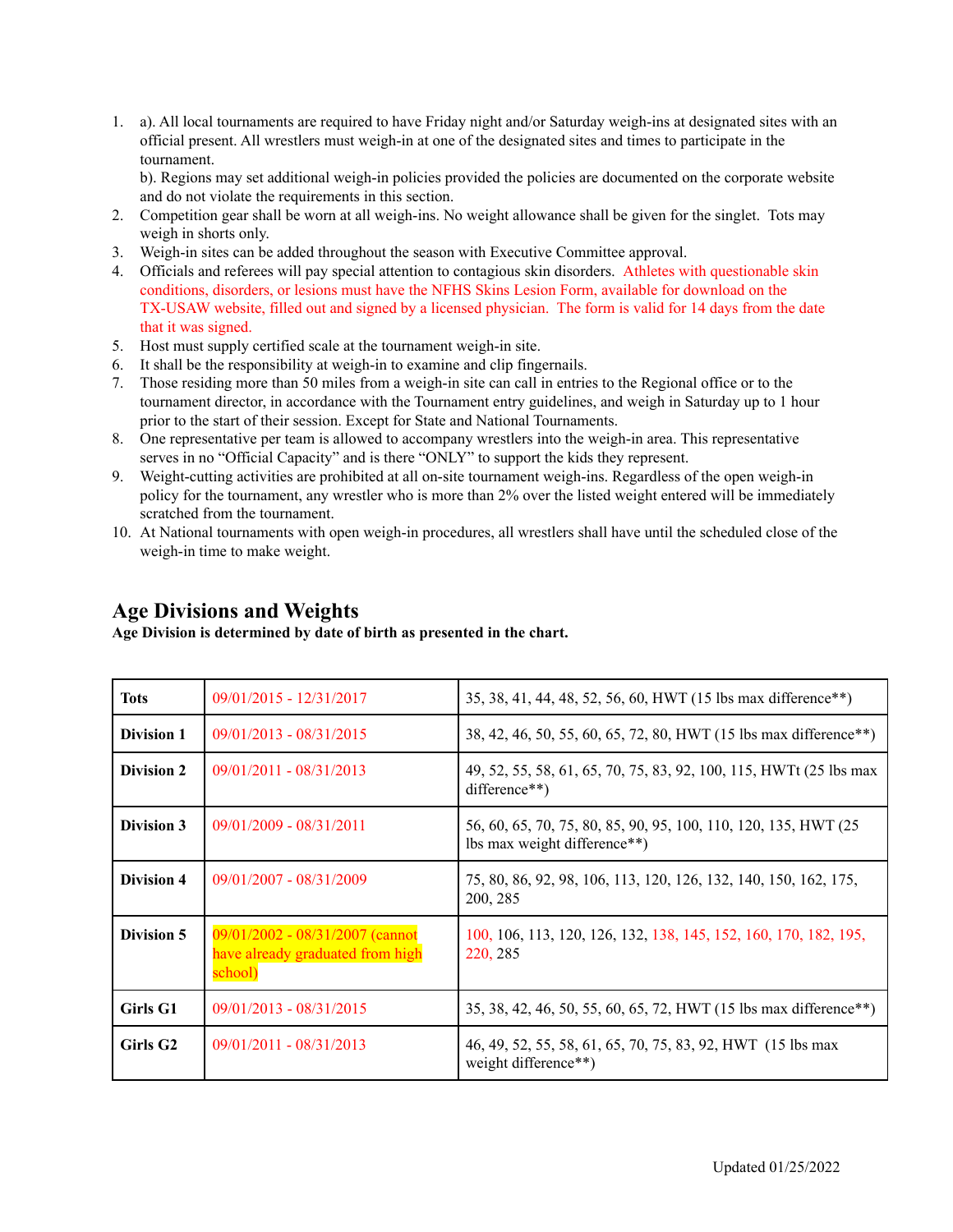| Girls G3 | $09/01/2009 - 08/31/2011$                                                     | 55, 60, 65, 70, 75, 80, 85, 90, 95, 102, 110, 118, HWT (25 lbs)<br>max weight difference**) |
|----------|-------------------------------------------------------------------------------|---------------------------------------------------------------------------------------------|
| Girls G4 | 09/01/2007 - 08/31/2009                                                       | 67, 72, 79, 85, 92, 98, 105, 110, 119, 127, 136, 145, 185                                   |
| Girls G5 | 09/01/2002 - 08/31/2007 (cannot<br>have already graduated from high<br>school | 95, 102, 110, 119, 128, 138, 148, 165, 185, 215                                             |

\*\* Heavyweight brackets in Tots to Division 3 with more than 15lbs/25lbs difference between entries will be split into multiple brackets – HWT, HWT+, HWT++, with no more than 15lbs/25lbs difference in each bracket. The tournament director shall decide whether "middle" wrestlers get grouped up or down.

## **WEIGHT ALLOWANCE POLICY**

- 1. One (1) pound growth allowance will be added to all weight classes in Division Tot to Division 3 and G1 to G3 beginning January 1.
- 2. Two (2) pounds growth allowance will be added to all weight classes in Division 4 to Division 6 and G4 to G6 beginning January 1.

### **MEMBERSHIP RULES**

- 1. All Texas wrestlers in all sanctioned tournaments must be full members of USA Wrestling prior to weigh-in. Forms and birth certifications must be on file and fees paid.
- 2. The Board of Directors shall determine fees for all members annually.
- 3. Requirements for State Association Membership
	- a. Must be a Resident of the State of Texas.
	- b. School-aged wrestlers must attend school in Texas or be home schooled at a Texas address.
	- c. Must be a member of a sanctioned Texas USA team if residing **less than 200 miles** from the defined center of any geographical region.
- 4. Due to the fact that this state is so large and that there are at present 5 established regions, there could be individuals who find themselves located far from a sanctioned club. It is for these cases that the term "Independent Wrestler" is to be considered. An "Independent Wrestler" is defined as "an individual who is a Resident of the State of Texas and resides **MORE THAN 200 miles** from the defined center of **any** geographical region".
	- Centers of Geographical Regions
		- a. North Region DFW Airport
		- b. South Region Houston City Hall
		- c. Central Region State Capitol Building, Austin
		- d. West City Hall, Amarillo
		- e. Far West City Hall, El Paso
- 5. Membership to the State Association is required on or before January 1 of the current wrestling season to be eligible to participate in the Regional or State Tournaments and/or to qualify for State Awards. Membership is defined as having a current USA athlete card and meeting the requirements in #3 above.
- 6. Membership entitles wrestlers to enter any State Association sanctioned tournament for which they qualify. Entry fee for each tournament must be paid by weigh-in. Returned checks not cleared by the State Association by the beginning date of next season may cause wrestler suspension for at least one year.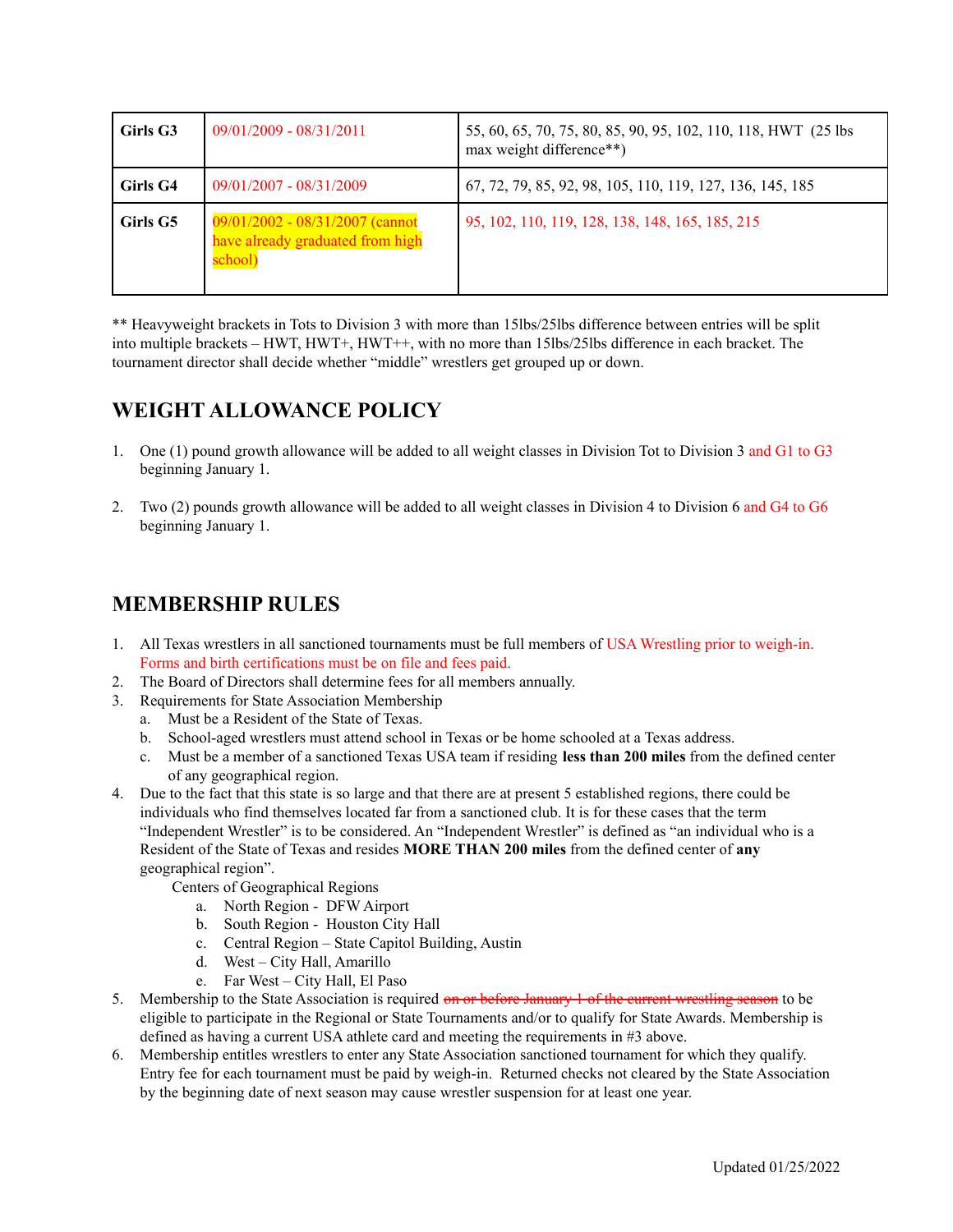7. All wrestlers must have a completed "Age and Experience Verification" form signed by a parent and the club coach and kept on file with the club. This form verifies the proper age division and classification (Rookie, Novice, or Open) for each wrestler. Falsification of documents or credentials can result in suspension for at least one year.

### **INSURANCE**

All State Association members are insured for all State association sanctioned tournaments and all State association practices with sanctioned State association teams through USA Wrestling. This insurance is supplemental to each person's primary insurance. All claims shall be handled through the Regional Director

## **TOURNAMENT SANCTIONING RULES**

### General Rules for All Tournaments

- 1. All sanctioned tournaments must conform to the approved State Association rules and procedures for that particular tournament. All tournaments will be sanctioned by USA Wrestling.
- 2. No member team may host a sanctioned tournament and a non-sanctioned tournament during the same season, except with two-thirds approval of the Board of Directors.
- 3. State Association retains the exclusive right to sell any State Association logo-bearing merchandise at any State association function. The host team may not sell merchandise at the State Tournament.
- 4. All tournaments must use electronic scoring boards/clocks.
- 5. Food concession is the right and responsibility of the host.
- 6. Each host team shall be responsible for the collection of all entry fees (checks payable to the Region), as well as the preparation of all entries, brackets and bout numbers. Disbursement of revenue back to the host club shall be made through the Regional Director of the State Association. Tournament results must be posted on the state website or on Trackwrestling within 8 days of the completion of the tournament. Host clubs will not receive payment for tournaments that are not posted within that time.
- 7. a). All TX-USA tournaments are required to use the Trackwrestling registration system. b). All entry challenges shall be decided by the Tournament Director for any "open" tournament and a majority vote of the Board of Directors for any "National" tournament
- 8. The amount of money to be received by the State association per entry from each entry for all tournaments of all kinds shall be determined by the Board of Directors in evaluating the annual budget. The State Association in conjunction shall operate the State Tournament with the host club. The host club of the State Tournament shall receive all concession revenue.
- 9. The host club is responsible for hiring and compensating all referees. Compensation will be based on entries divided by the number of referees and adjusted for sessions worked, but not to be less the \$100 for working the complete tournament
- 10. National Tournaments are the right and privilege of the Regions hosting the tournament. These tournaments shall be run Pursuant of TX-USA rules. These tournaments shall be run by the clubs in the region with a full accounting of income and expenses. Profits from the tournaments shall go 75% to the region account and 25% to the State Association. If losses are accrued they are the responsibility of the Regions.

## **OPEN TOURNAMENT RULES**

- 1. The hosting club shall determine entry fees. The range of fees for an "open" tournament shall be no less than \$10 or more than \$17. "Open" tournaments shall be all tournaments that are not designated as "National". Entry fee must be paid before wrestling occurs. "No-shows" are responsible for entry fee payment.
- 2. (Note: Moved to age division section)
- 3. One weight per division, two divisions OK. Note: this is to prevent wrestlers from cutting weight and "hedging their bets" against not making the lower registered weight.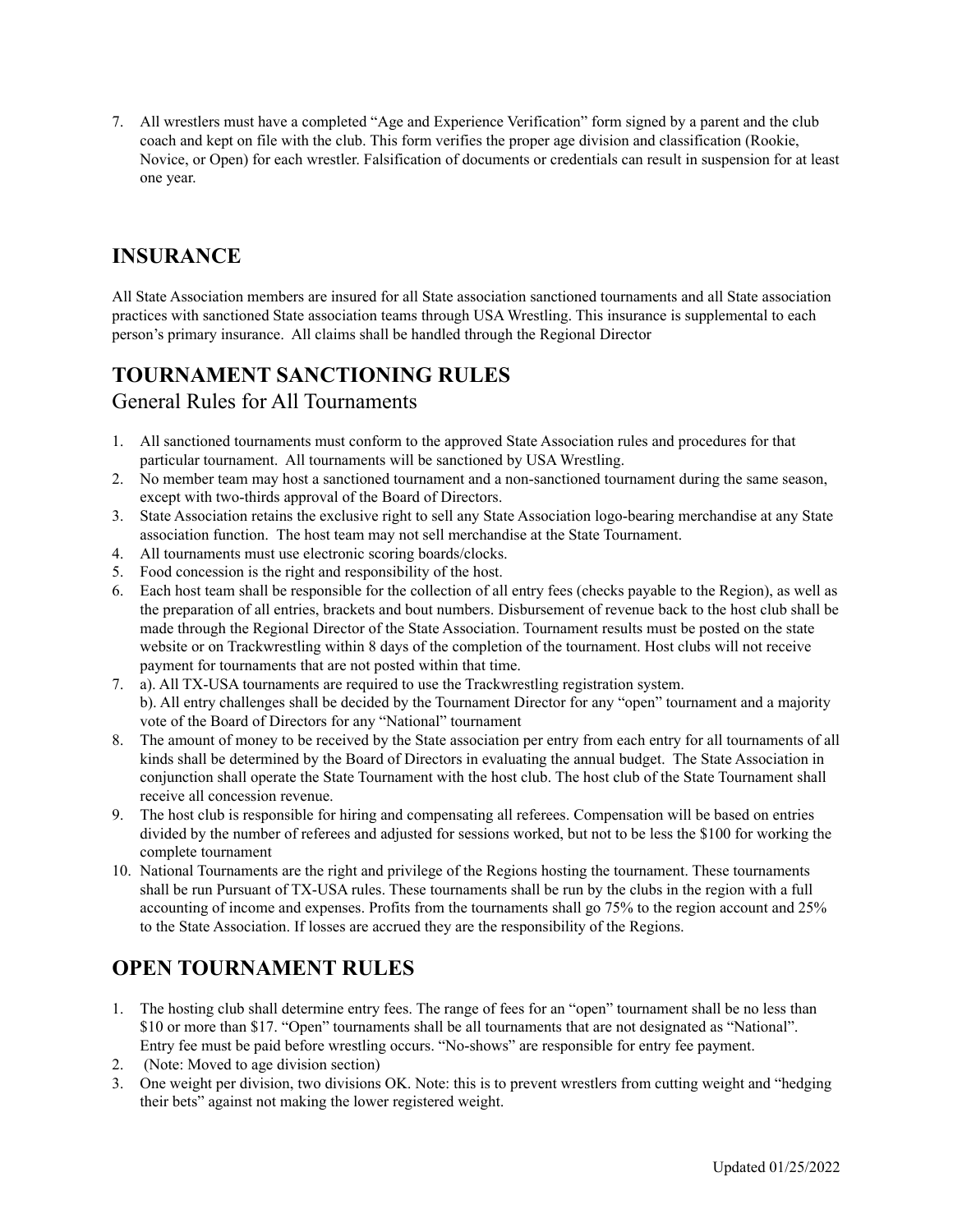- 4. No College wrestlers may participate.
- 5. Tournaments shall be run pursuant to Double Elimination or Round-Robin brackets at the discretion of the tournament director.

### **IRONMAN SERIES TOURNAMENT RULES**

- 1. a. "Ironman Series" Tournaments, one per Region, shall be designated as such and determined annually by the State Association. Fees for "Ironman Series" tournaments shall be determined in the same manner. Entry fee must be paid before wrestling occurs. "No-Shows" are responsible for entry fee payment. b. Ironman Series Tournaments are strongly encouraged to use split sessions to reduce the time for wrestlers between matches and the time to complete their full bracket.
- 2. Age division is determined by the birthdate spreads that are reflected in the chart. Birthdate spreads are listed for the Divisions and will be updated each year.
- 3. Bracketing
	- a. Ironman Series Tournaments may use round-robin brackets for weight classes with 5 entries or less (but the use of round-robins is not required).
	- b. Ironman Series Tournaments may combine weights when the individual weight class results can be determined separately (but they are not required to combine weights).
	- c. Wrestlers may only enter and earn awards at one weight.
- 4. Coaches Passes
	- a. 1-8 wrestlers 2 coaches passes
	- c. 1 pass for every 1-4 wrestlers over 8.
	- d. For multiple tournaments at an event, the host can calculate and issue passes per tournament. For example, at a multi-day Ironman Series or State Tournament, the host may issue separate sets of Open and Rookie tournament coaches passes passed on a teams' entries in each tournament.
	- e. All coaches must have proof of USA Card and Copper Certification. Coaches for out of state teams must show their coaching credentials for their club's organization.
	- e. WITH PROOF OF CERTIFICATION AND CURRENT USA COACHES CARD TEAMS MAY RECEIVE ADDITIONAL PASSES FOR A FEE SET BY THE TOURNAMENT.
- 5. The head official may not coach at the tournament.

### **ROOKIE AND NOVICE TOURNAMENT RULES**

Same rules apply to Rookie and Novice as Open Tournament Rules, with the exception to the following:

- 1. **ROOKIE -** 1<sup>st</sup> year wrestlers only; no wrestling match any style, anywhere, prior to March 15, 2021. See
	- #7 under "Membership Rules" for verification requirements.
- 2. **NOVICE**
	- a. All  $1<sup>st</sup>$  and  $2<sup>nd</sup>$  year wrestlers with no wrestling match any style, anywhere, prior to March 15,  $2020$ . All  $2<sup>nd</sup>$  year wrestlers are considered Novice regardless of any previous placements at Rookie, Novice, and/or Open State Tournaments.
	- b. Also, 3rd year wrestlers with no wrestling match any style, anywhere, prior to March 15, 2019; AND no previous Open State Placement or previous Novice State 1<sup>st</sup>/2<sup>nd</sup> place .; See #7 under "Membership Rules" for verification requirements.
	- c. All Tot and D1 are eligible for Novice and may compete as Novice or Open regardless of previous placements.
	- d. NOVICE Appeals: Occasionally a wrestler will leave the sport completely after (or during) his Rookie season and not return for several years. According to the "Novice" definition above this wrestler would now be considered an Open wrestler since the determination is based on when his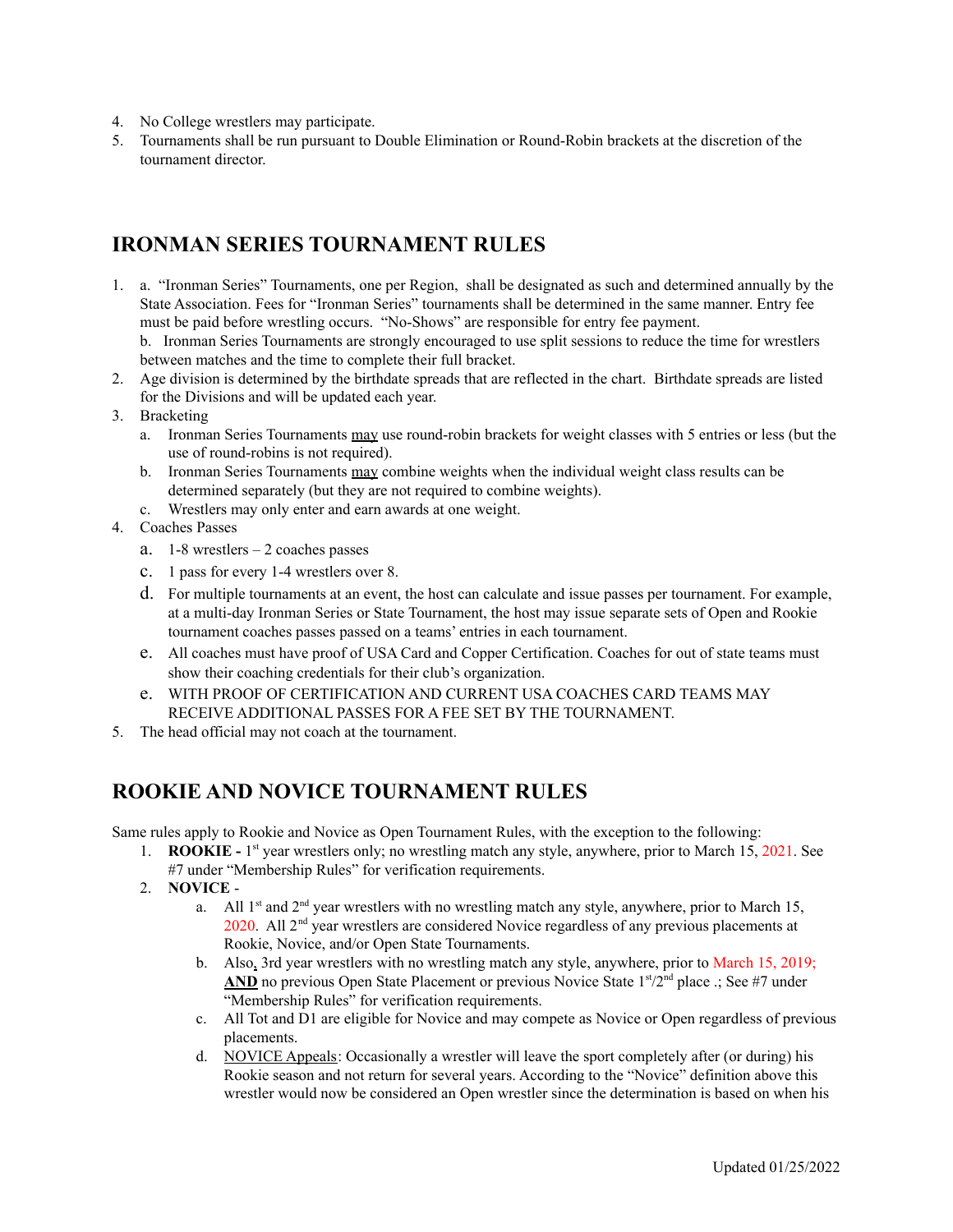first match was wrestled. For these special and limited situations, the wrestler may appeal to the Board of Directors to be classified as a Novice for the year he returns. The Board should verify special circumstances including a complete break from wrestling when considering the appeal.

- 3. Rookie and Novice entry fee shall be no less than \$10 or more than \$17. Entry fee must be paid before wrestling occurs. "No Shows" are responsible for entry fee payment.
- 4. All Tot and Division 5 wrestlers are considered "Open" during the Regular Season. These divisions are not included in the official Rookie and Novice designations. However, the divisions can be added to a tournament per the discretion of the Regional Director. Both divisions (Tot and Div 5) will be included in the Rookie State and the Novice State Tournaments.
- 5. Both Rookie and Novice tournaments are considered "Qualifiers" for participation in the Regional Tournament and Open State. They are NOT considered "Qualifiers" for any State Award points.
- 6. Any TX-USAW member meeting the Rookie experience requirements may enter Rookie State. There are no tournament qualifiers required. To enter Rookie State, wrestlers must submit a completed Age and Experience Certification form to their Region Director on the weekend of the Regional Tournament.
- 7. Any TX-USAW member meeting the Novice experience requirements may enter Novice State. There are no tournament qualifiers required. To enter Novice State, wrestlers must submit a completed Age and Experience Certification form to their Region Director before the Novice State entry deadline listed on the tournament flyer.
- 8. Seeding mechanism for the Rookie State and the Novice State Tournaments will be by "Blind Draw" with regional separation. Regional separation is to be considered only for the first round.

### **OPEN STATE CHAMPIONSHIP TOURNAMENT RULES**

#### 1. **Participation**:

a. Entrants must have wrestled in at least three TX-USAW qualifying tournaments. Entrants must have wrestled at a weight class equal to or lower than the weight to be entered for the State Championship for at least three qualifying tournaments (Clarification  $-$  a D4 wrestler could wrestle once at D5-115lbs and twice at D4-120lbs to qualify for D4-120lbs at State. This would give him 3 qualifiers at or below 120lbs). There are no medical exemptions to the qualifier requirement.

# **COVID-19 Modification for the 2021-22 season as voted on by the board on 1/24/2022 - Only two TX-USAW qualifying tournaments are required to compete in the Open division at the state championships.**

- b. Independent wrestlers (defined as residing more than 200 miles from the center of any of the 5 regions) are required to wrestle only 2 qualifiers.
- c. Wrestlers may only enter the age division they fall in according to the "Age Divisions and Weights".
- d. Participation stipulations apply to Tot through D4 Divisions. There are no qualifier restrictions for D5. Wrestlers in D5 must only meet membership requirements

#### 2. **Entry**:

- a. Wrestlers must enter online no later than 1 weeks before the tournament. Each club is responsible for paying entry fees in full for every entry submitted. All entries will be posted online.
- b. State entry forms documenting qualifiers must be submitted to the appropriate Region Director no later than 1 weeks before the tournament. State entry form shall include qualifiers wrestled, weight wrestled, and division wrestled. Falsification of documents will result in not wrestling in the State tournament and could result in further sanctions.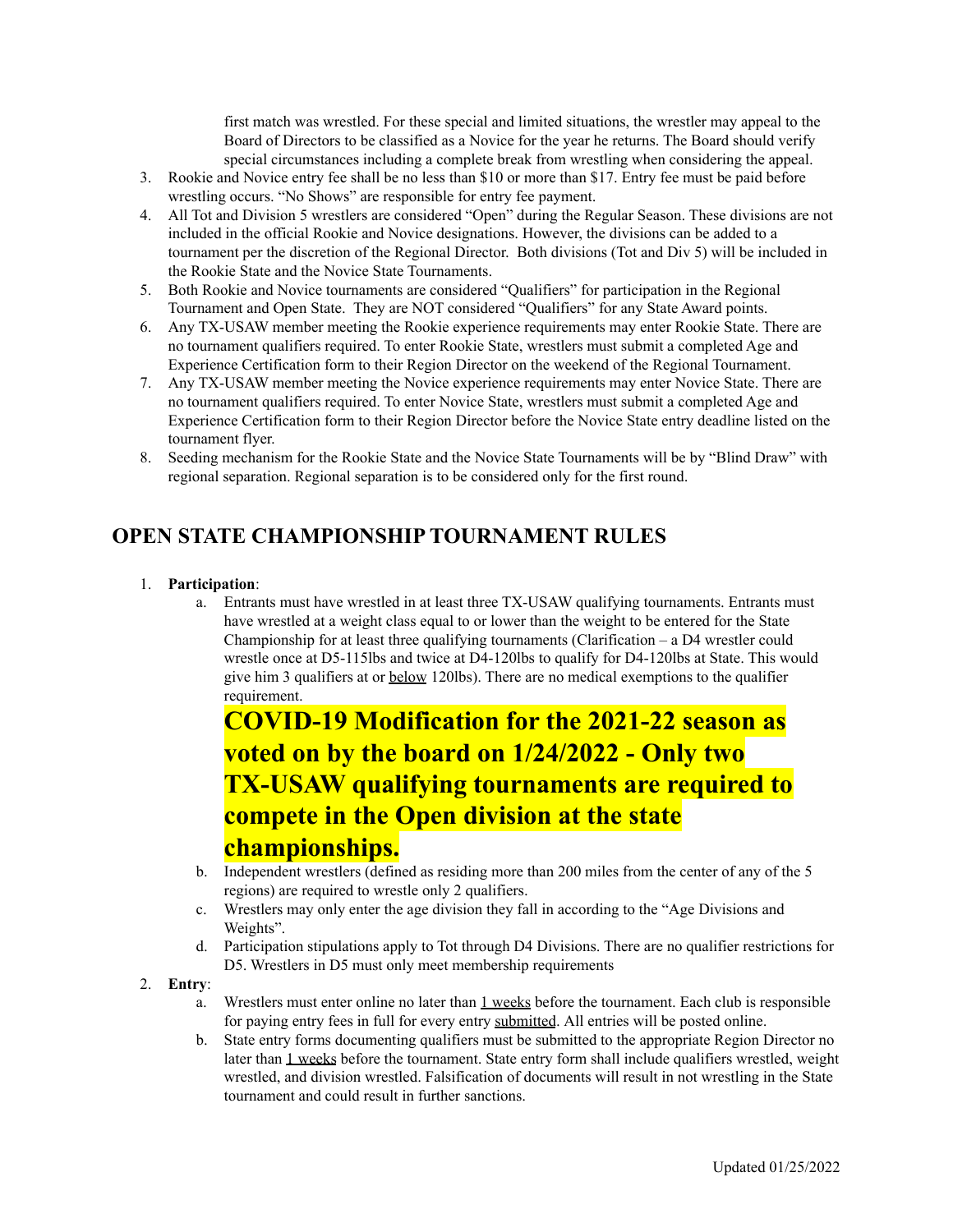- c. Wrestlers can only wrestle in one division and one weight.
- 3. The Region Director must decide all challenges to any entry 1 week before the State Tournament. Any appeals to the same will be decided by majority vote of the Region Directors, Youth Director, and State Chairman.
- 4. All divisions must pre-register weight. Failure to make pre-registered weight, wrestler **may** be eliminated from tournament. **The tournament host may allow move-ups at weigh-ins for a predetermined fee. The tournament must post the policy in advance.**
- 5. The State Championship Tournament shall be run pursuant of Double Elimination Brackets for 6 or more entries and Round Robin Brackets for 5 or fewer entries.
- 6. Through 2026 (at least) the State Tournament will be held in Austin as a central location. Open, Novice, and Rookie State will all be held on the same weekend. Starting in 2021, all Regions are required to participate equally in staffing the tournament to insure a smooth and timely run tournament. Each Region will staff a set number of tables plus additional assigned areas for the entire tournament(s). The tournament profits will be split 10% to the state and 90% to the regions. Each region will receive an equal share ONLY if they have staffed their assigned areas during the event.

The state board of directors will appoint/approve a tournament organizing committee (TOC) from around the state to run the tournament. The state treasurer will be responsible for approving the accounting reports. The intent of the TOC is to bring consistency and constant improvement to the operation of the tournament to provide the best tournament experience for the wrestlers and parents while managing costs and profits. The expectation is that most TOC members will volunteer/serve for multiple years.

The host region for the State Championship Tournament shall be as follows. The tournament shall be run by the clubs in the region with a full accounting of income and expenses. Profits from the tournaments shall go 75% to the region account and 25% to the State Association. If losses are accrued they are the responsibility of the region, although the state board may choose to intervene based on circumstances.

- $\bullet$  2020 Central Region
- $\bullet$  2021 West Region
- $\bullet$  2022 South Region
- $\bullet$  2023 North Region
- $\bullet$  2024 Far West Region

#### 7. **Seeding System:**

- a. All points must be earned in the lowest eligible age division.
- b. Placement/participation in TX-USAW Ironman Series Tournaments:
	- i. Points are awarded for the top 6 placers at all of the designated TX-USAW Ironman Series Tournaments.  $1<sup>st</sup>$  through  $6<sup>th</sup>$  points are 16-12-9-7-5-3.
	- ii. Points are based on actual placement regardless of out-of-state wrestlers in the bracket.
	- iii. A maximum of 4 Ironman tournaments can be used for seeding points. The 4 highest placements will be used.
	- iv. TX-USAW encourages all wrestlers to participate in as many of the designated TX-USAW Ironman Series Tournaments as they can. Wrestlers that compete but do not place will receive 2 points.
- c. Local tournament participation/results (4 tournaments max): Wrestlers receive 3 points for winning a "local" tournament. All wrestlers competing in a local tournament but not winning will receive 1 point. Maximum points in this category is 12 (4  $*$ 3 for winning 4 locals).
- d. Top 8 in points are seeded  $1<sup>st</sup> 8<sup>th</sup>$  at State regardless of club or region match-ups.
- e. Ties are broken based on:
	- Head-to-head record; if record is even, the most recent win prevails. It shall be the responsibility of the club coaches for the wrestlers to provide head-to-head information when requested by the state tournament committee.
	- Highest number seeding points from TX-USAW Ironman Series Tournaments (1a above).
	- Separation on the bracket by club first and then region.
	- Coin flip.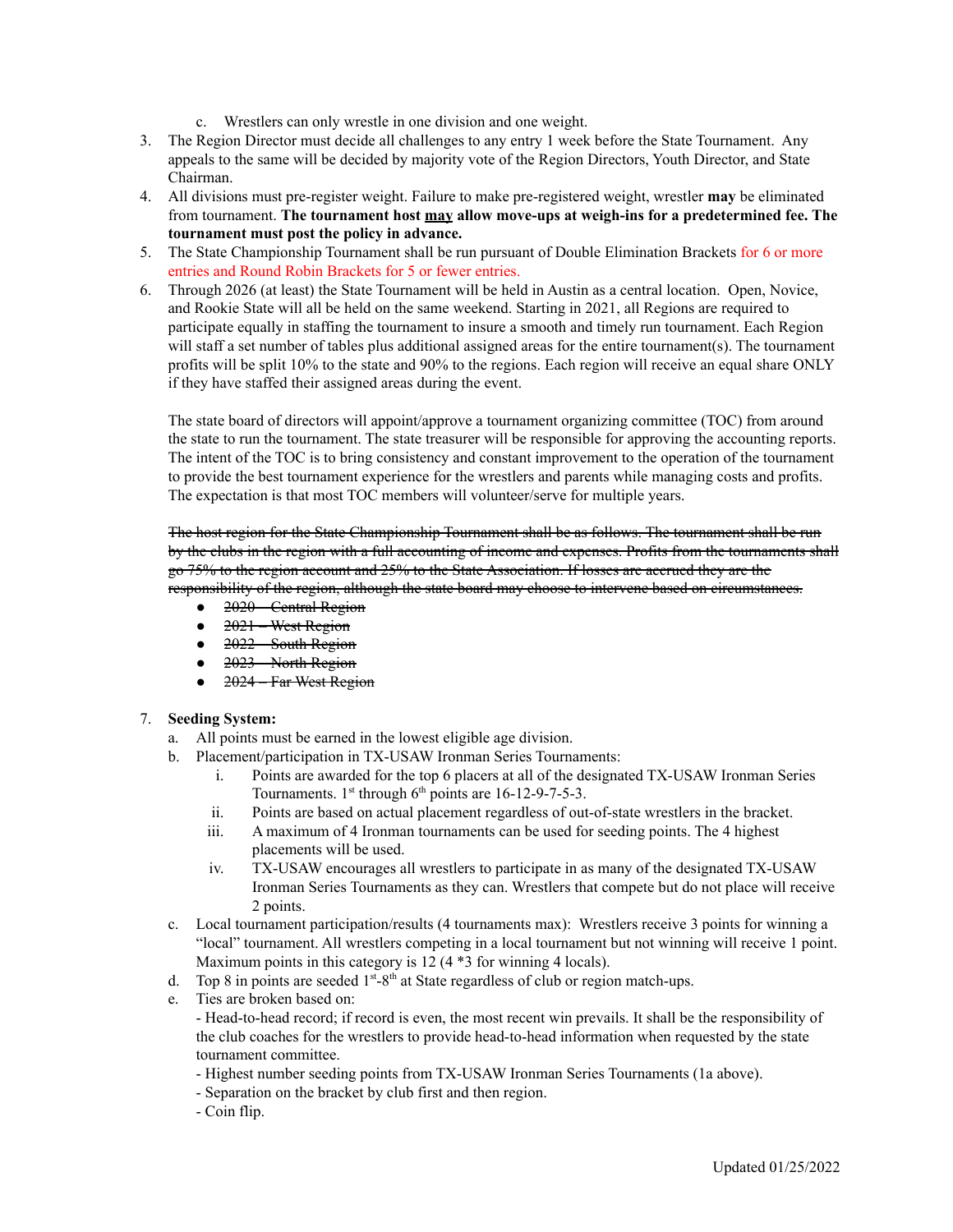- f. The remaining wrestlers are placed in the brackets with attempts to separate by club first and then region.
- g. Byes are assigned first to the highest seeded wrestlers. This will help reduce situations where a high seed gets paired with a "top" wrestler who did not participate in many tournaments.
- 8. Officials for the state tournament may not coach or wrestle in the tournament.
- 9. Officials for the state tournament will be selected from all 5 regions. Each region will submit its list of 4 top officials and 2 alternates based on performance during the season. If any of the 4 top officials cannot officiate the tournament, the 2 alternates from that region will be offered the position. If a region does not have 4 officials who can officiate out of the 6, the tournament director will fill the open positions as necessary and shall get at least 3 approvals from the Youth Director and Region Directors for any official selected in this manner. Travel and lodging costs for the tournament for all selected officials shall be paid for by the state

### **TEAM COMPETITION**

Team competition in the state tournaments will include scoring of bonus and advancement points per NFHS rule book. Overall team awards will be presented for the Champion and Runner-Up Teams for teams in Open, Rookie, Novice, and Girls experience groups. The top 15 scorers per team in divisions Tot-D4 will automatically be counted toward the team total – the names do not need to be submitted in advance. Small team awards will be presented for the Champion and Runner-Up teams for teams in Open, Rookie, and Novice experience groups for teams with no more than 10 entries in their respective experience group. This could include multiple wrestlers in the same weight class. Division 5 is not included in team scoring. Points are scored as follows:

- Top 6 placers per weight class:  $1<sup>st</sup> 16$ ,  $2<sup>nd</sup> 12$ ,  $3<sup>rd</sup> 9$ ,  $4<sup>th</sup> 7$ ,  $5<sup>th</sup> 5$ ,  $6<sup>th</sup> 3$
- Advancement points for wins in the bracket: Championship side  $-2$  pts, consolation side  $-1$  pt; no points are earned for BYEs
- Bonus points: Pin or default 2 pts, technical fall ( $>15$  pts) 1.5 pts, major decision -1.0 pt

### **TEXAS BRACKETS**

(Eliminate entire section)

### **ROUNDROBIN TIE BREAKERS**

#### **2-Way Tie**

1. Tie is decided by head to head result.

#### **3-Way Tie**

- 1. Win-loss among those tied.
- 2. Most pins in the least amount of time among those tied.
- 3. Most technical falls (win by 15 or more) among those tied.
- 4. Most major decisions (win by 8-14) among those tied.
- 5. Net points (15 maximum) among those tied. Net points is the difference in score in a match. A wrestler who wins 7-2 and loses 3-5 will have 3 net points.
- 6. Most pins in the tournament.
- 7. Most technical falls in the tournament.
- 8. Most major decisions in the tournament.
- 9. Net points in tournament (15 maximum).
- 10. 3-Way tie for first will be settled by a 3-way sudden victory playoff according to Overtime rules.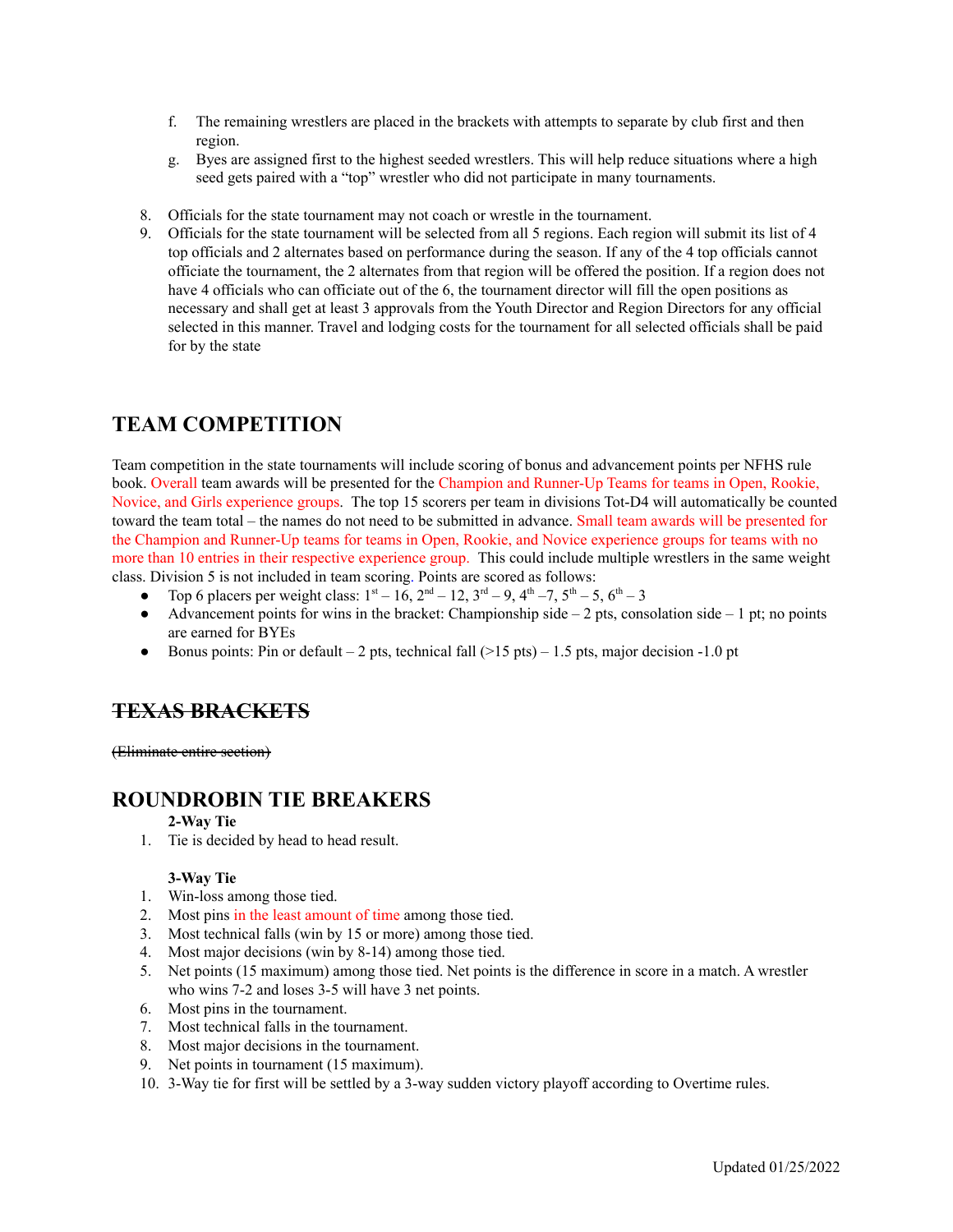**Note**: In using tiebreakers, the first one used may settle all three places. For example: one wrestler may have 1 pin, the second may have a major decision, and the third may have won all his matches by decision. This situation completely determines first, second, and third places. Sometimes the effective tiebreaker places one wrestler first or third, but leaves the other two tied. The winner of their bout determines any two-way tie. For example: "net points" may tally 5-4-4 placing one man first. Don't look for any more tiebreakers; the tie for second is settled by the head-to-head result of the two wrestlers with 4 net points.

## **DOUBLE ELIMINATION BRACKETS**

These brackets are the typical bracket used in all "National" tournaments, the State Tournament, and "Open" tournaments with over 400 entrants. After (2) two losses a wrestler is eliminated from this tournament.

- 1. 1 and 2 man automatic move-up to next weight unless heavyweight.
- 2. Move up exhibition only … no point or record.
- 3. **Challenge** Third place can challenge  $2<sup>nd</sup>$  if they have not previously met in the tournament.
- 4. Brackets receive byes in the highest order of seed.
- 5. 2 man brackets move up and wrestle in the 1st round to determine the original bracket. Winner places  $1<sup>st</sup>$  and receives a maximum of 1 award. Loser placed  $2<sup>nd</sup>$  and receives no award. In the lower bracket, if move-up is not possible, the bracket is treated in a regular manner.

### **STATE AWARDS**

### **Regional Tournaments do not count for State Awards**

### **Honor Roll**

This award is given to all Texas wrestlers who meet the criteria. This award has a maximum of (11) eleven points and requires at least (9) nine points to qualify. A wrestler can acquire a maximum of (6) six points from "Open" tournaments.

- 1. One point for winning a "open" state-qualifying tournament...maximum (6) six points.
- 2. One point **and only one point** for being the top Texas finisher while placing 1-6 place in any "Texas National Tournament".
- 3. If a tournament in No.2 is not held, maximum is reduced to 10 with 8 to qualify.
- 4. All points must be earned in lowest eligible division.

### **Texas National Wrestler of the Year**

This award is given to the overall point's leader (National Points only) from all divisions. In the case of a tie each will receive the award.

### **Divisional National Wrestler of the Year**

This award will be given to the point leaders (National Points only) in each division. One per division unless ties. The Texas National Wrestler of the Year winner does not receive a Division National Wrestler of the Year award as well. Instead the wrestler with the second most points in that division will receive the Divisional National Wrestler of the Year.

#### **National Points – all points are based on actual placement regardless of wrestlers in bracket**